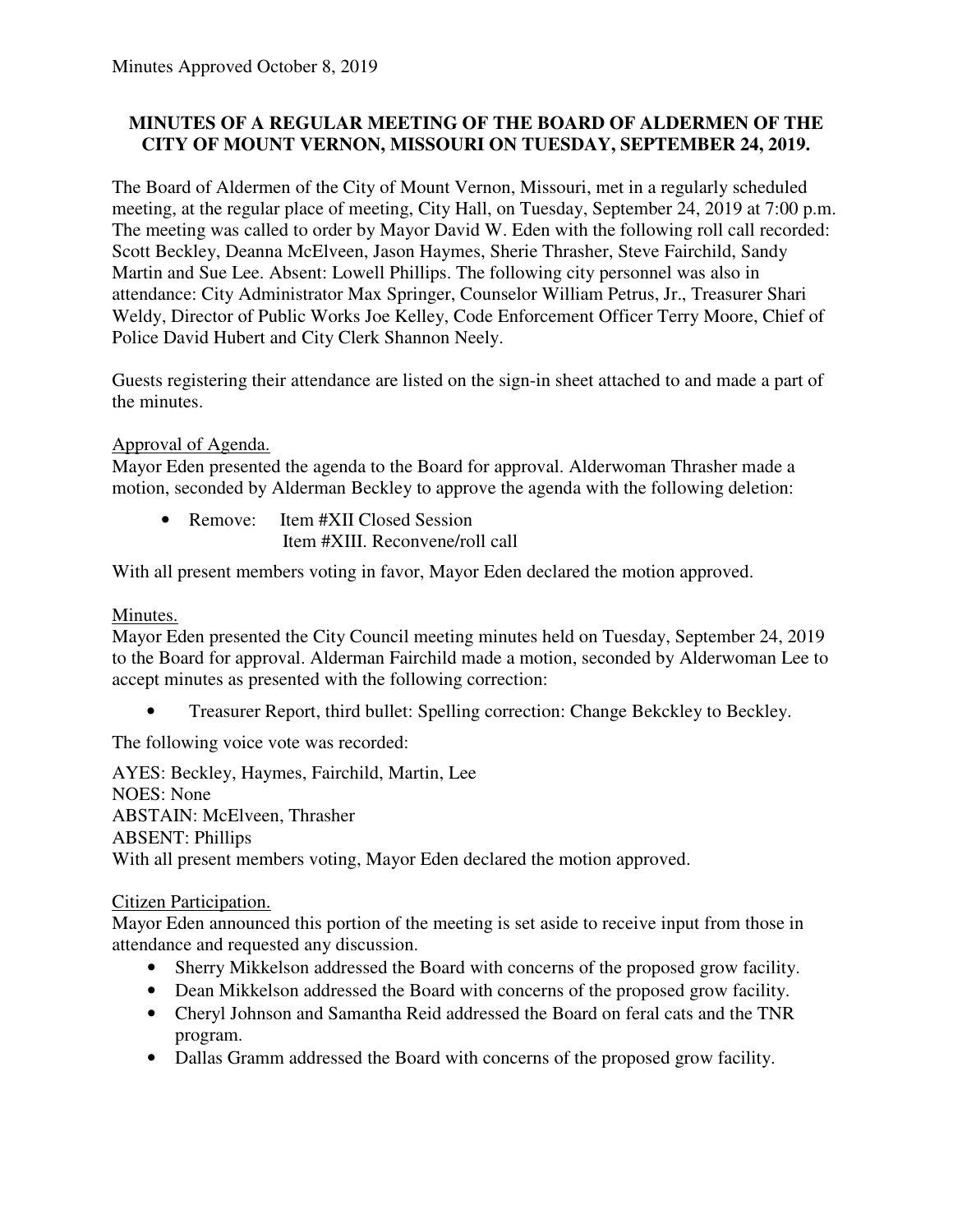### Single-source Residential Trash Service.

John Hull requested discussion on allowing owners of commercial businesses to opt out of mandatory residential services due to using his business service instead. Discussion was held. Mayor Eden announced it was the consensus of the Board to leave single-source residential services mandatory to all residents and not make allowances for a few.

#### Resolution.

**Bill No. (R)2019-03 re**: A resolution of the Board of Aldermen of the City of Mount Vernon, Missouri in support of trap, spay, neuter, treat, adopt or return cat control was read once, by title only, with the following roll call vote recorded:

First Reading: AYES: Beckley, McElveen, Haymes, Thrasher, Fairchild, Martin and Lee NOES: None ABSTAIN: None ABSENT: Phillips

Bill No. (R)2019-03 was declared passed and sent to the Mayor for signature. Bill No. (R)2019-03 thus became Resolution (R)2019-03.

#### Ordinance.

**Bill No. 2019-014 re**: An ordinance changing zoning designation from B-3 General Commercial District to M-2 Heavy Industrial District and directing change to be indicated on the District map, as adopted by the City of Mount Vernon, Missouri was read twice, by title only, with the following roll call vote recorded:

First Reading: AYES: Beckley, McElveen, Haymes, Thrasher, Fairchild, Martin and Lee NOES: None ABSTAIN: None ABSENT: Phillips

Second Reading: AYES: Beckley, McElveen, Haymes, Thrasher, Fairchild, Martin and Lee NOES: None ABSTAIN: None ABSENT: Phillips

Bill No. 2019-014 was declared passed and sent to the Mayor for signature. Bill No. 2019-014 thus became Ordinance number 2.196.

### Department Reports.

City Administrator.

Springer held discussion on the following items:

• Sales Tax. Springer presented the sales tax revenue report to the Board and held discussion.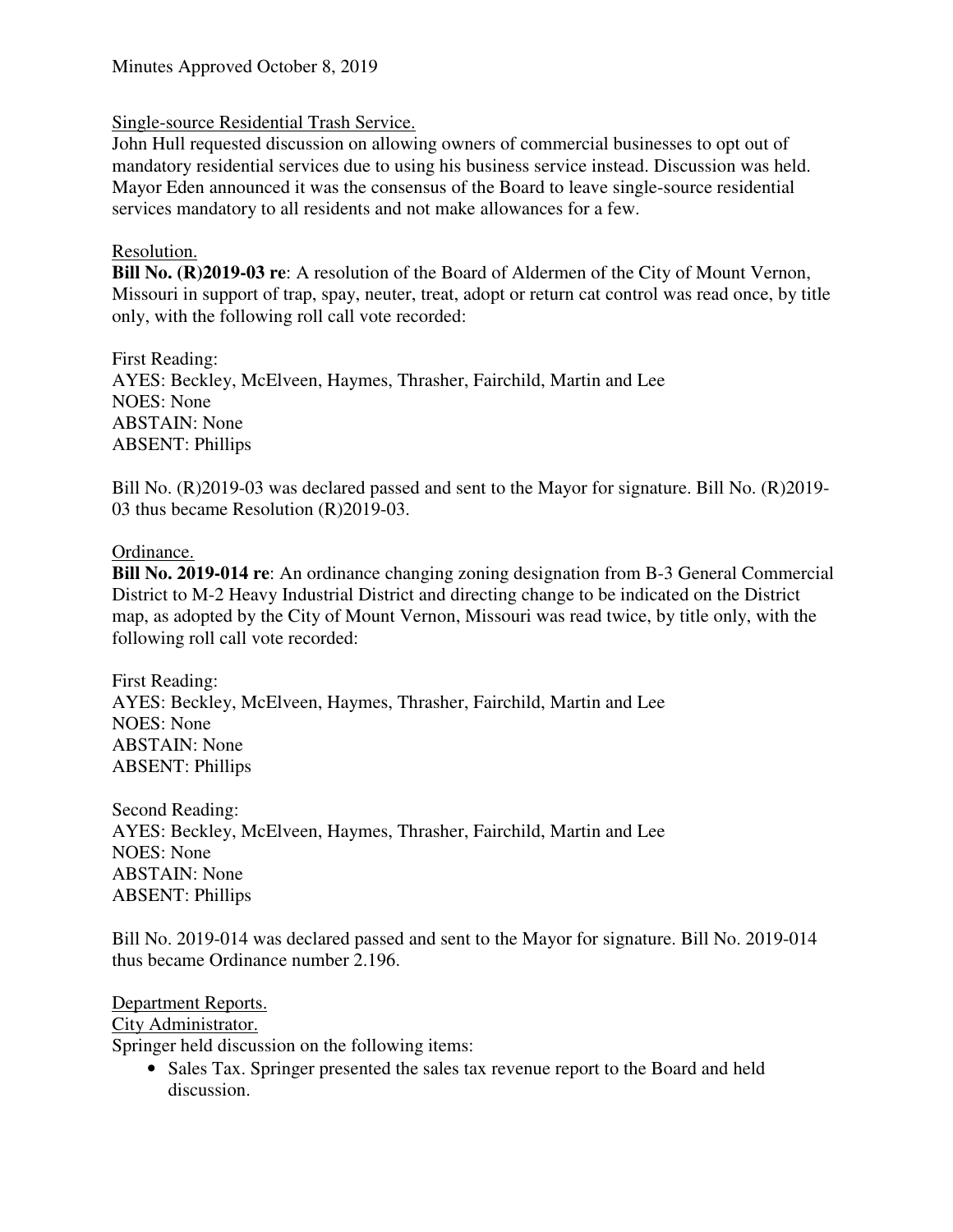- Skate Park/Gibbs Park. Springer requested the Board approve payment of \$2,500.00 to the design stage for the proposed skate park. Discussion was held. Alderwoman Lee made a motion, seconded by Alderwoman McElveen to proceed with payment of \$2,500.00 for city share of skate park design. With all present members voting in favor, Mayor Eden declared the motion approved. Springer noted the city has received permission to relocate contaminated soil from the construction project on Market Street to the Springfield Landfill. Discussion was held. Alderman Fairchild made a motion, seconded by Alderman Beckley to approve to pay up to \$12,100.00 to Springfield Landfill for relocation of contaminated soil. With all present members voting in favor, Mayor Eden declared the motion approved.
- Single-source Residential Trash Contract. Springer reported he attended a meeting, along with Mayor Eden, Mr. Petrus, and representatives of Doty Trash Service to work on the contract. Discussion was held. Mayor Eden determined it was a consensus of the Board to not exclude owners of commercial businesses from residential service at their home address.
- Williams Creek Pond. Springer reported the Missouri Conservation Department has sent the official 120 day notice of termination of the Community Assistance Program, which has included maintenance, stocking of fish, plant life management and algae bloom control. Springer noted the program will end on December 31, 2019 which will include removal of signage. Discussion was held.
- City Hall. Springer noted staff will participate in a walk-thru at 109 N. Hickory St. on Thursday, September 26, 2019 for review of punch-list items. Springer noted move-in date will be around January 1, 2020.
- Market Street. Springer reported Anderson Engineering has agreed to fix the issue with a two-inch lip on the entrance to Tom's Auto by removing the gutter and replacing it with a new gutter, with a depressed curb of  $1 \frac{1}{2}$ " which should eliminate the issue.

### Treasurer.

Weldy held discussion on the following items:

- Bills Paid. Weldy presented the bills paid report and requested any discussion. None brought forth.
- Bills Over \$5,000. Weldy presented the Bills over \$5,000 report and requested the Board approve. Alderwoman Lee made a motion, seconded by Alderwoman McElveen to approve the bills over \$5,000. With all present members voting in favor, Mayor Eden declared the motion approved.
- August 2019 Treasurer Report. Weldy presented the August Treasurer Report to the Board for approval. Alderwoman Lee made a motion, seconded by Alderman Beckley to approve the report as presented. With all present members voting in favor, Mayor Eden declared the motion approved.
- Unclaimed Property. Weldy reported she has sent \$654.40 to the State of Missouri for unclaimed property.
- Bad Debt. Weldy requested the Board approve moving accounts totaling \$3,809.06 to bad debt and requested approval. Alderwoman Lee made a motion, seconded by Alderwoman McElveen to approve request as presented. With all present members voting in favor, Mayor Eden declared the motion approved.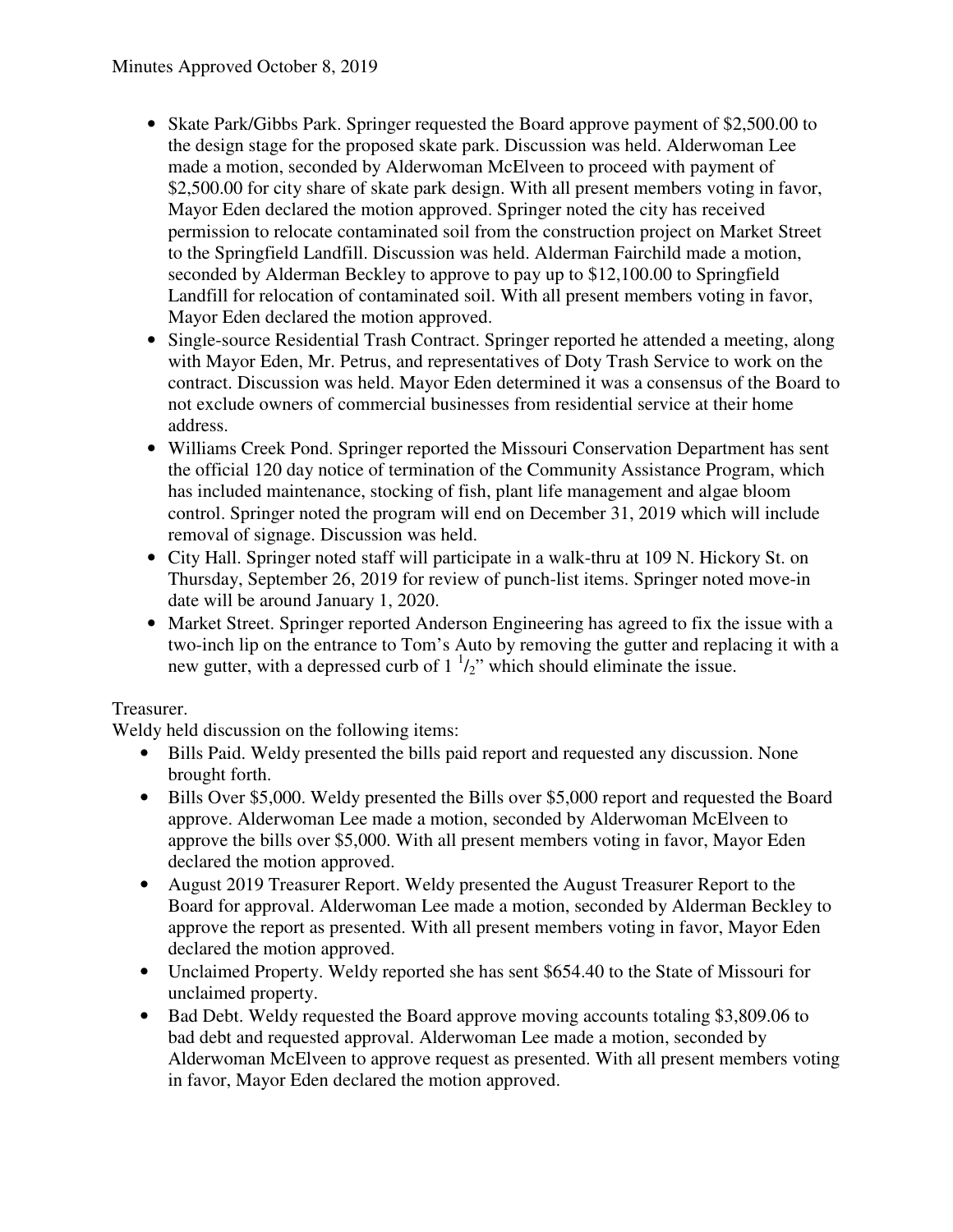### Public Works.

Kelley held discussion on the following items:

• Walnut Motel Property. Kelley reported he has been researching the road at 301 W. Mount Vernon Blvd. and has determined per Ordinance Number 122 that it was abandoned in 1948 and is not a city-maintained road. Discussion was held.

### Code Enforcement.

Moore held discussion on the following items:

- Planning and Zoning Commission Report.
	- $\circ$  Moore reported he has set a public hearing to be held on Tuesday, October 8, 2019 at 10:00 a.m. for 1025 S. Market Street which has been in violation due to expired permit.
	- o Moore reported he has received the 2012 International Building Code books for review. Moore noted he will be scheduling a contractor meeting in the future to review the changes in code. Discussion was held.

### Police.

Hubert held discussion on the following items:

• August Statistical Report. Hubert presented the August statistical report and requested discussion. None brought forth.

### New Business.

Mayor Eden requested any new business to be brought to the floor for discussion. None brought forth.

### Old Business.

Mayor Eden requested any old business to be brought to the floor for discussion. None brought forth.

• Springer reported someone has been cleaning up the burn-out on Patterson Street. Discussion was held.

### Ordinance.

**Bill No. 2019-015 re**: An ordinance authorizing execution of a contract by and between the City of Mount Vernon, Missouri, a municipal corporation, and Timothy S. Hogan for sale of real property by the city, and authorizing Mayor to sign all documents necessary for the conveyance was read twice, by title only, with the following roll call recorded:

First Reading: AYES: Beckley, McElveen, Haymes, Thrasher, Fairchild, Martin, Lee NOES: None ABSTAIN: None ABSENT: Phillips